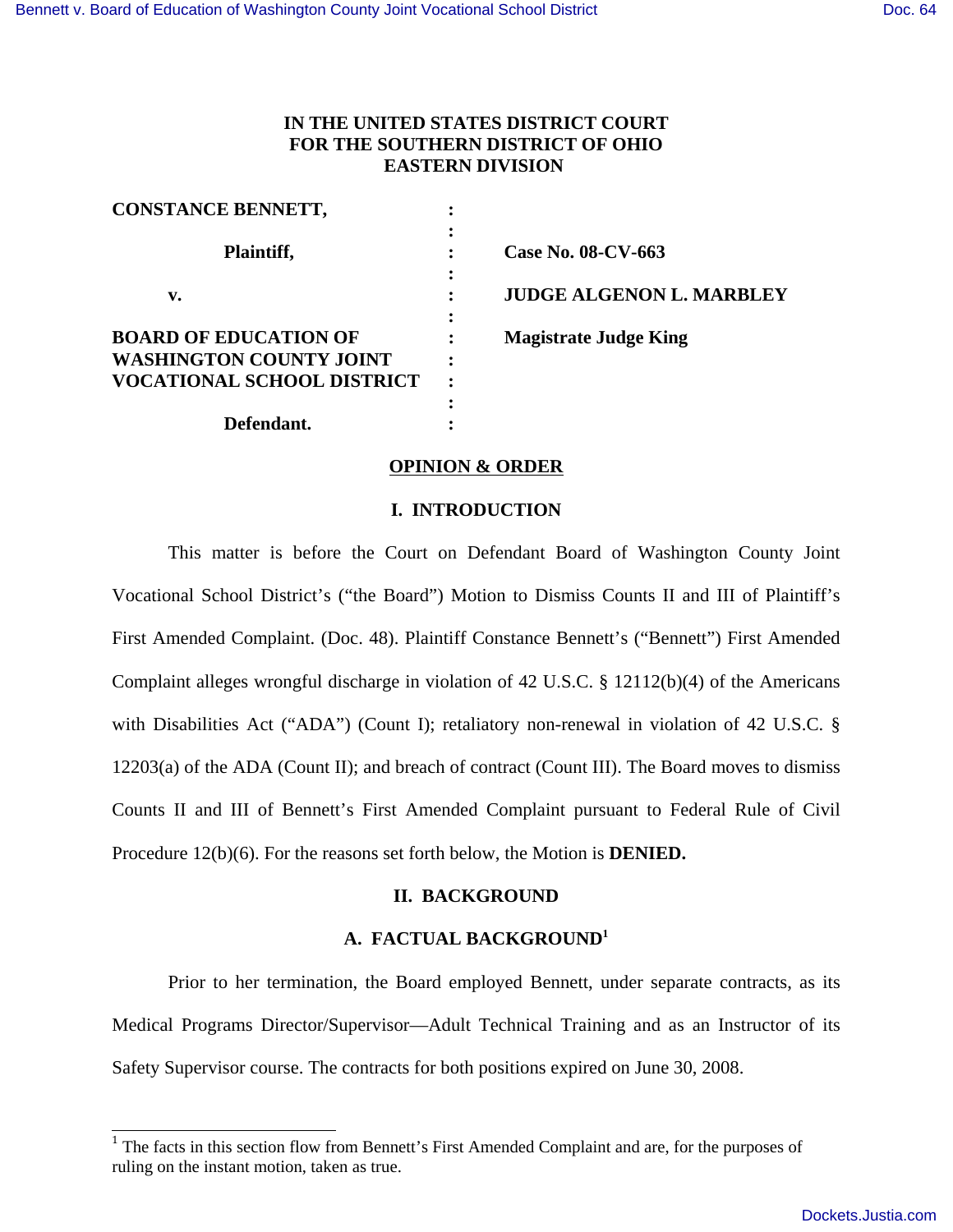On February 26, 2008, Bennett met with Carrie Johnson ("Johnson") and helped Johnson enroll in the Board's Surgical Technologist program. Johnson is a disabled person under the Americans with Disabilities Act ("ADA").<sup>2</sup> Johnson started classes on February 27, 2008 and requested certain accommodations for her disability, including requesting books in audio format or, in the alternative, that the school provide her with a Kurzweil Reader device. Bennett attempted to support Johnson in her requests.

In an effort to aid Johnson in obtaining her requested accommodations, Bennett met with the Board's Director of Adult Education, Dewayne Poling ("Poling") on March 3, 2008. In that meeting Bennett communicated to Poling her belief that Johnson should be accommodated under the ADA. Poling disagreed. He told Bennett that the school would not accommodate Johnson and, on March 4, 2008, dismissed Johnson from the school. That same day, Bennett confronted Poling about Johnson's dismissal. When confronted, Poling informed Bennett that he would recommend to the Board that Bennett's employment contract as Medical Programs Director/Supervisor—Adult Technical Training not be renewed. Throughout the following week, Bennett continued to advocate to Poling and to the Board that Johnson had a right to reasonable accommodation under the ADA.

On March 11, 2008, the Board voted not to renew Bennett's contract as Medical Programs Director/Supervisor—Adult Technical Training. Bennett was informed of the Board's decision through a March 14, 2008 letter from the Treasurer of the Board, and on March 24, 2008, Poling told Bennett that she was required to leave the Board's premises. In the days following March 24, 2008, Poling informed Bennett that although her employment contract was still in force, she would not be permitted to perform her duties as Medical Programs

<sup>&</sup>lt;sup>2</sup> According to Bennett's First Amended Complaint, Johnson has "various cognitive, reading and learning issues."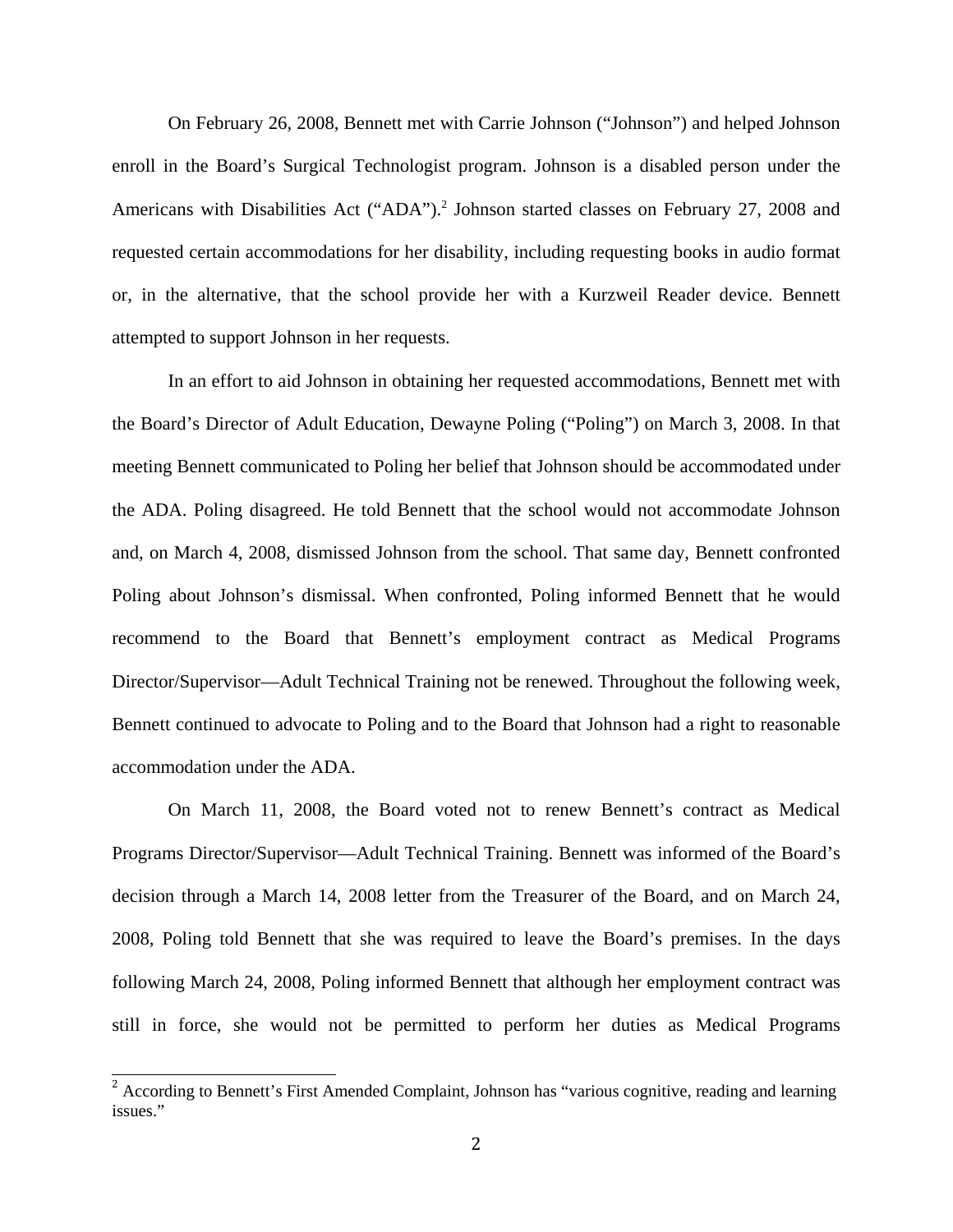Director/Supervisor—Adult Technical Training. Poling then gave Bennett the option of staying home for the duration of her contract and receiving paychecks, or performing ministerial tasks that were not part of her normal duties. Bennett elected to stay home. A few weeks later, the Board stopped the direct deposit of Bennett's paychecks, and then stopped paying Bennett altogether. Bennett then filed the present action with this Court.

## **B. PROCEDURAL HISTORY**

Bennett filed her initial Complaint on July 9, 2008 alleging wrongful discharge in violation of 42 U.S.C.  $\S$  12112(b)(4) of the ADA (Count I); wrongful non-renewal of an employment contract in violation of Ohio public policy (Count II); and breach of contract (Count III). On December 19, 2008, the Board moved to dismiss Count II of Bennett's Complaint for failure to state a claim upon which relief could be granted. Fed.R.Civ.P. 12(b)(6). On September 10, 2009, this Court issued an Order granting the Board's motion. *Bennett v. Board of Education of Washington County Joint Vocational*, 2009 WL 2973001, at \*1 (S.D. Ohio). Bennett responded by filing her First Amended Complaint on April 13, 2010, in which she reasserted Counts I and III of her initial Complaint, and substituted a claim for retaliatory non-renewal under 42 U.S.C. § 12203 of the ADA for her dismissed Ohio public policy claim. Bennett later stipulated to the dismissal of Count I of her First Amended Complaint—wrongful discharge under 42 U.S.C. § 12112(b)(4)—leaving only her claims for retaliatory non-renewal and breach of contract pending. The Board moved to dismiss Bennett's remaining claims by way of an April 27, 2010 motion. That motion is now before the Court.

#### **III. STANDARD OF REVIEW**

To withstand a 12(b)(6) motion to dismiss, a complaint must plead facts sufficient to state a claim on which relief can be granted. Fed.R.Civ.P. 12(b)(6). "A motion to dismiss for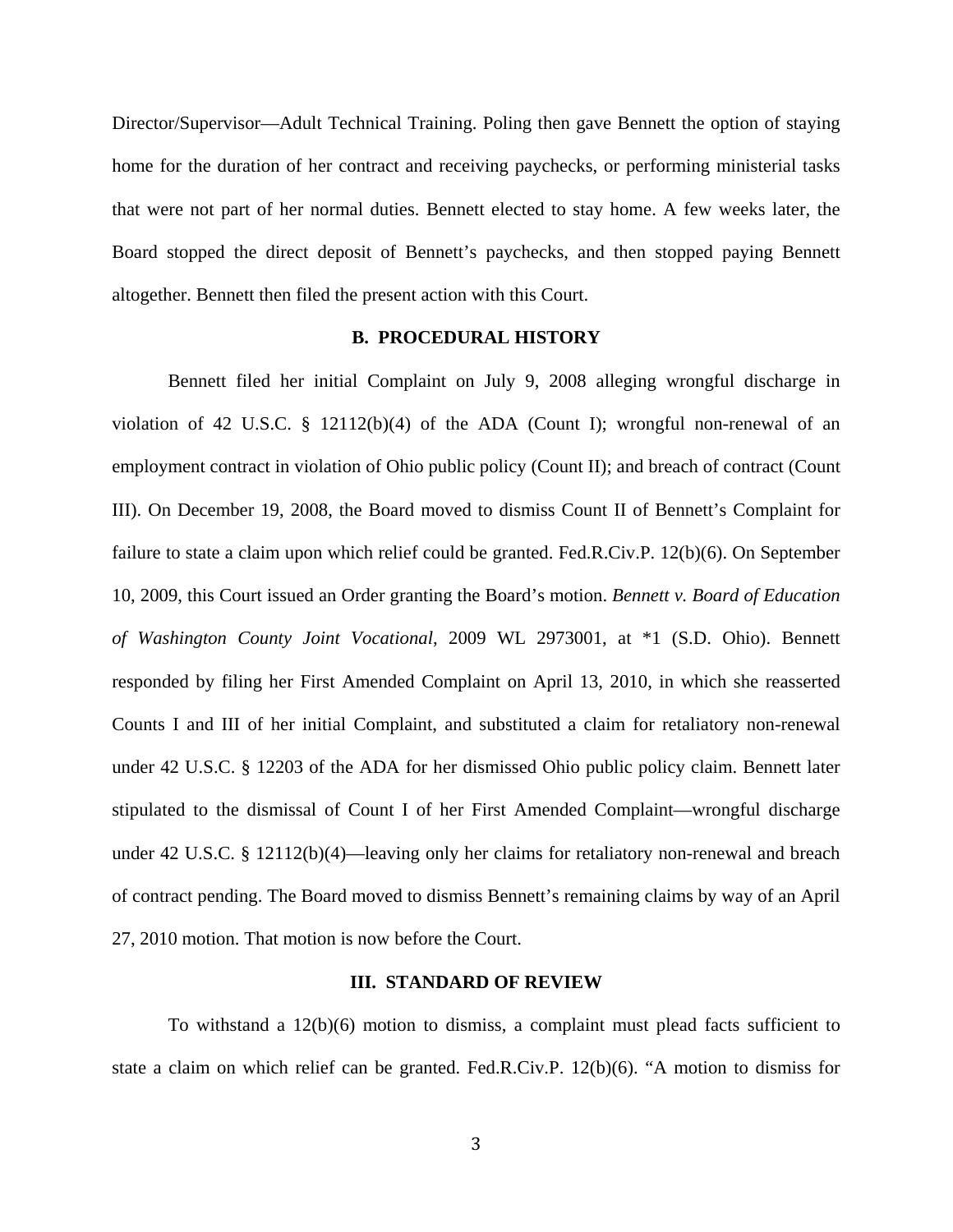failure to state a claim is a test of the plaintiff's cause of action as stated in the complaint, not a challenge to the plaintiff's factual allegations." *Golden v. City of Columbus*, 404 F.3d 950, 958- 59 (6th Cir. 2005). Thus, the Court must view the complaint in the light most favorable to the non-moving party, accept all factual allegations as true, and make reasonable inferences in favor of the non-moving party. *Total Benefits Planning Agency, Inc. v. Anthem Blue Cross & Blue Shield*, 552 F.3d 430, 434 (6th Cir. 2008); *Murphy v. Sofamor Danek Group, Inc.*, 123 F.3d 394, 400 (6th Cir. 1997). The Court, however, is not required to credit as true mere legal conclusions unsupported by factual allegations. *Ashcroft v. Iqbal*, ---U.S.---, ---, 129 S.Ct. 1937, 1949, 173 L.Ed.2d 868 (2009) (*citing Bell Atl. Corp. v. Twombly*, 550 U.S. 544, 555, 127 S.Ct. 1955, 167 L.Ed.2d 929 (2007)). Indeed, the assertion of bare legal conclusions void of factual support will not survive a motion to dismiss. *Allard v. Weitzman*, 991 F.2d 1236, 1240 (6th Cir. 1993) (citation omitted).

A complaint need not contain "detailed factual allegations." *Twombly*, 550 U.S. at 555, 127 S.Ct. 1955, 167 L.Ed.2d 929. However, a complaint's "[f]actual allegations must be enough to raise a right to relief above the speculative level." *Twombly*, 550 U.S. at 555, 127 S.Ct. 1955, 167 L.Ed.2d 929. Additionally, the complaint must "'give the defendant fair notice of what the claim is, and the grounds upon which it rests.'" *Nader v. Blackwell*, 545 F.3d 459, 470 (6th Cir. 2008) (quoting *Erickson v. Pardus*, 551 U.S. 89, 127 S.Ct 2197, 2200, 167 L.Ed.2d 1081 (2007)). A complaint that suggests "the mere possibility of misconduct" is insufficient; rather, the complaint must state "a plausible claim for relief." *Iqbal*, 129 S.Ct. at 1950 (*citing Twombly*, 550 U.S. at 556). Accordingly, courts should dismiss those claims that cannot be "nudged . . . across the line from conceivable to plausible . . . ." *Id.* at 1974.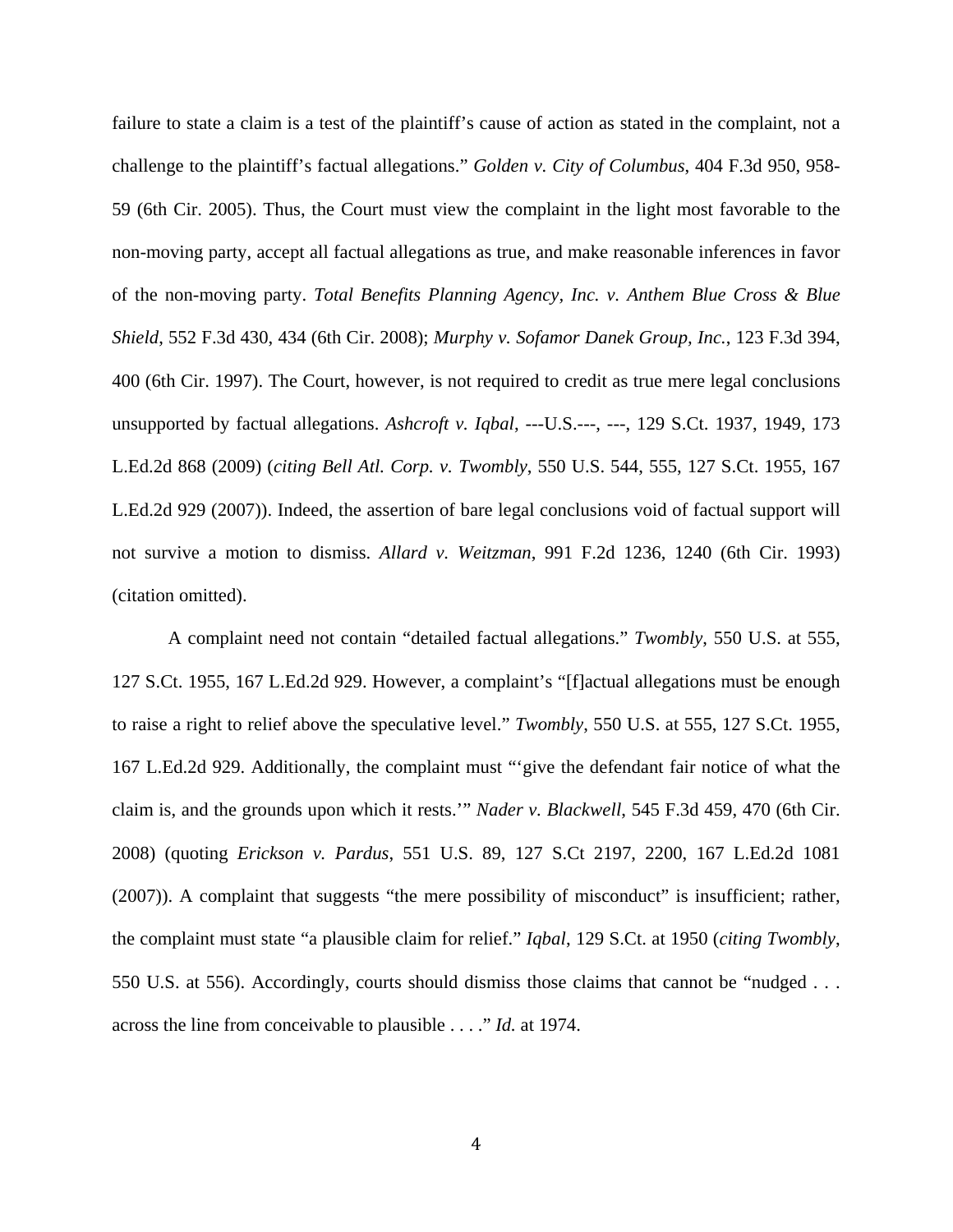#### **IV. LAW & ANALYSIS**

## **A. AMERICANS WITH DISABILITIES ACT<sup>3</sup>**

In Count II of her First Amended Complaint, Bennett asserts a claim for unlawful retaliation under Title V of the ADA. (First Am. Compl. ¶¶ 26-32). *See* 42 U.S.C. § 12203(a). Bennett alleges that the Board retaliated against her for protesting practices she claims are unlawful under the ADA by voting not to renew her employment contract.

The Americans with Disabilities Act prohibits "discrimination against persons with disabilities in three major areas of public life: employment, which is covered by Title I of the statute; public services, programs, and activities, which are the subject of Title II; and public accommodations, which are covered by Title III." *Tennessee v. Lane*, 541 U.S. 509, 516-17 (2004), 124 S.Ct. 1978, 158 L.Ed.2d 820. *See* 42 U.S.C. §§ 12111-12117 (Title I); 42 U.S.C. §§ 12131-12165 (Title II); 42 U.S.C. §§ 12181-12189 (Title III). Title V contains a variety of miscellaneous provisions, including the ADA's anti-retaliation provision which provides that "[n]o person shall discriminate against any individual because such individual has opposed any act or practice made unlawful by this chapter or because such an individual made a charge, testified, assisted, or participated in any manner in an investigation, proceeding, or hearing under this chapter." 42 U.S.C. § 12203(a). *See Albra v. Advan, Inc.*, 490 F.3d 826, 829 (11th Cir. 2007); *McCollum v. Owensboro Community & Technical College*, No. 4:09CV-00121-M, slip op., 2010 WL 1742379 at 2 (W.D. Ky., April 29, 2010).

 $3$  The Sixth Circuit has not yet addressed the precise issue presented by this case. Namely, whether the title of the ADA upon which a claimant's Title V claim is based is determined by the underlying violation of the ADA opposed by the claimant or the nature of the retaliatory action taken against the claimant. Other circuits have addressed this issue. Therefore, this Court looks to the persuasive case law of those circuits for guidance.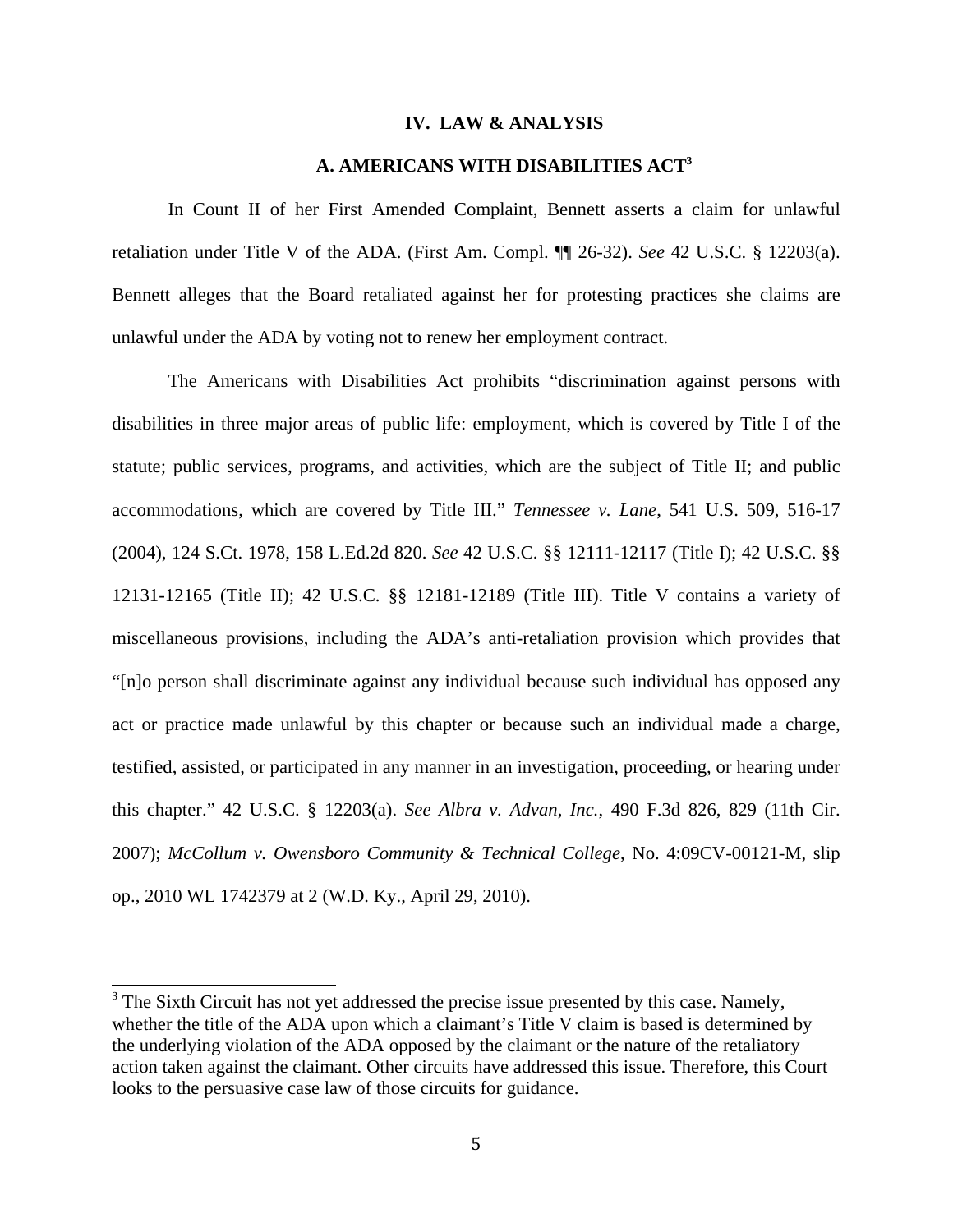As the basis for its motion, the Board argues that Bennett's Title V retaliation claim is barred for failure to exhaust administrative remedies because she did not present the claim to the Equal Employment Opportunity Commission ("EEOC") and obtain a right-to-sue letter. "Whether an ADA claim must first be presented to an administrative agency depends on which precise title of the ADA the claim invokes." *McInerney v. Rensselaer Polytechnic Inst.*, 505 F.3d 135, 138 (2d Cir. 2007). If the claimant presents a claim under Title I, which prohibits employment discrimination, the claimant must file a charge with the EEOC prior to initiating litigation. *Id*. This administrative-exhaustion requirement is the result of Title I's incorporation of 42 U.S.C. § 2000e-5, a provision of Title VII of the Civil Rights Act of 1964 which requires such administrative-exhaustion. *See Id.*; 42 U.S.C. § 2000e-5(e)(1). Titles II and III of the ADA, however, do not incorporate 42 U.S.C. § 2000e-5, and therefore do not require claimants to exhaust their administrative remedies prior to initiating litigation. *See Bogovich v. Sandoval*, 189 F.3d 999, 1002 (9th Cir. 1999) ("There is no exhaustion requirement for claims brought under Title II of the ADA."); *McInerney*, 505 F.3d at 138 ("This administrative-exhaustion requirement . . . is not found in ADA Title III.").

In this case, Bennett's retaliation claim is brought pursuant to Title V of the ADA. Title V creates "a set of remedies and procedures which depends on the title of the ADA underlying the retaliation claim." *Cable v. Dep't. of Developmental Serv.'s of the State of Cal.*, 973 F.Supp. 937, 940 (C.D. Cal. 1997). Title V states, "the remedies and procedures available under sections 12117, 12133, and 12188 of this title shall be available to aggrieved persons for violations of subsections (a) and (b) of this section, with respect to subchapter I, subchapter II, and subchapter III of this chapter, respectively." 42 U.S.C. § 12203(c). The statute indicates that Congress intended the remedies and procedures of the title underlying a claimant's retaliation claim to be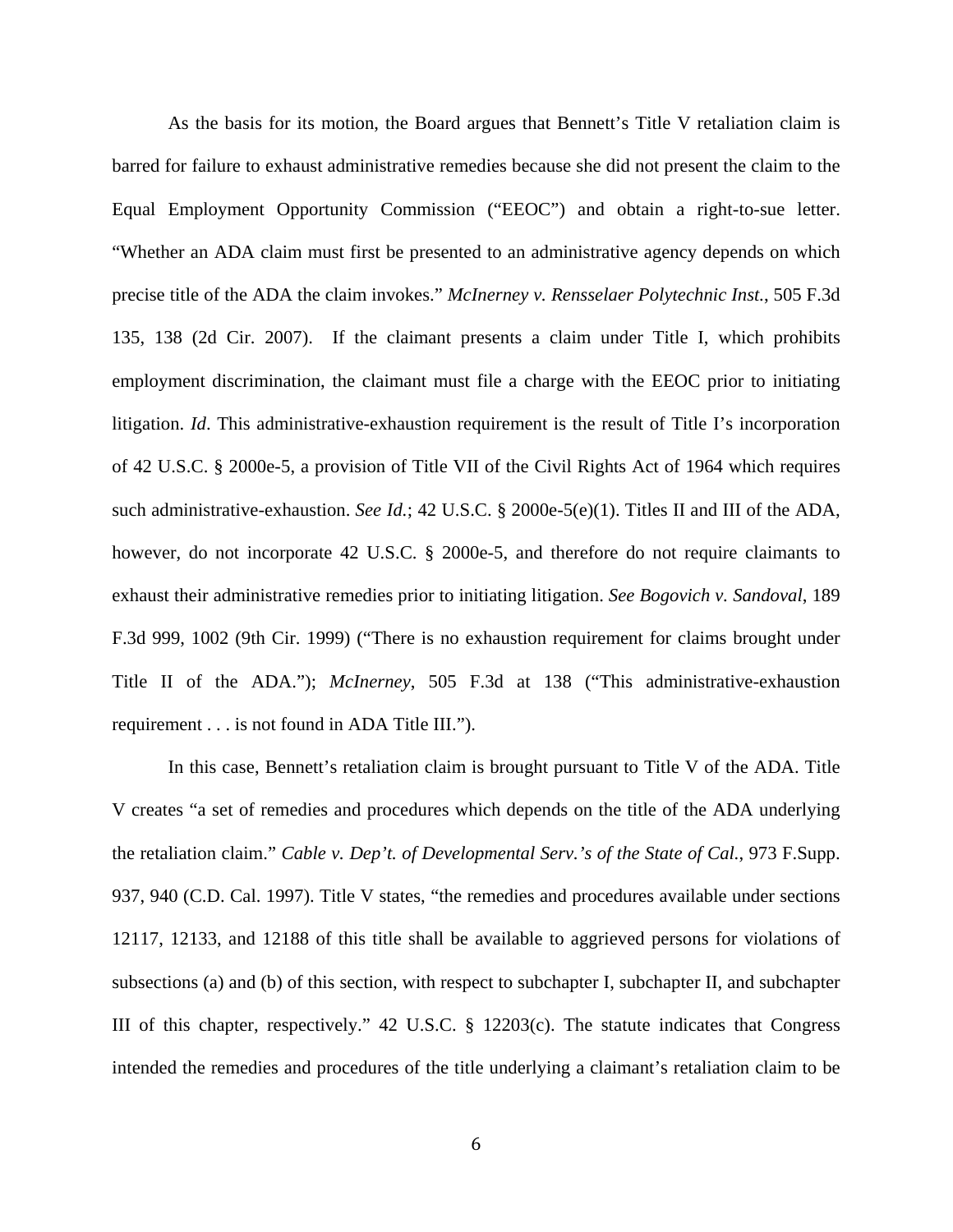applied to the victims of retaliation. *See Cable*, 973 F.Supp. at 940. Thus, if an individual is retaliated against for protesting acts that violate Title II of the ADA, the remedies and procedures of Title II apply to that individual's Title V retaliation claim. *Id.*; *Manigaulte v. C.W. Post of Long Island University*, 659 F.Supp.2d 367, 380 (E.D.N.Y. 2009) (no exhaustion required since plaintiff was retaliated against for objecting to actions that violated Title III). The issue that the Court must now decide, therefore, is whether Bennett's Title V claim is predicated on Title I (the employment title) or Title II (the public services title) of the ADA.<sup>4</sup>

The Board argues that the nature of the retaliatory action taken against a claimant determines the title upon which the claimant's Title V claim is based. For example, under the Board's view, if a claimant opposes action taken by her employer that violates or could violate Title II of the ADA, and, as a result, suffers adverse employment action at the hands of her employer, her Title V claim is based upon Title I, not Title II, because she suffered an adverse employment action. The Board's view, however, is mistaken. As the court in *Cable* pointed out, the language of 42 U.S.C. § 12203(c) demonstrates that "Congress intended the enforcement remedies and procedures established for Title II violations . . . to be applied to persons who have suffered retaliation for objecting to acts or practices which violate Title II." *Cable*, 973 F.Supp. at 940. Thus, in a Title V retaliation case, the court must determine which title of the ADA the conduct opposed by the claimant allegedly violated to determine upon which title of the ADA the claimant's Title V retaliation claim is based. *Id*. If a claimant opposes acts made unlawful by Title II of the ADA, and as a result suffers retaliation, it is Title II of the ADA that underlies the individual's Title V claim regardless of the form of retaliation visited upon the individual. *See Id.* (plaintiff's Title V retaliation claim was predicated upon Title II because the plaintiff suffered adverse employment action as a result of his opposition to practices allegedly unlawful

<sup>&</sup>lt;sup>4</sup> Title III of the ADA, as recognized by the parties, is not relevant to this case.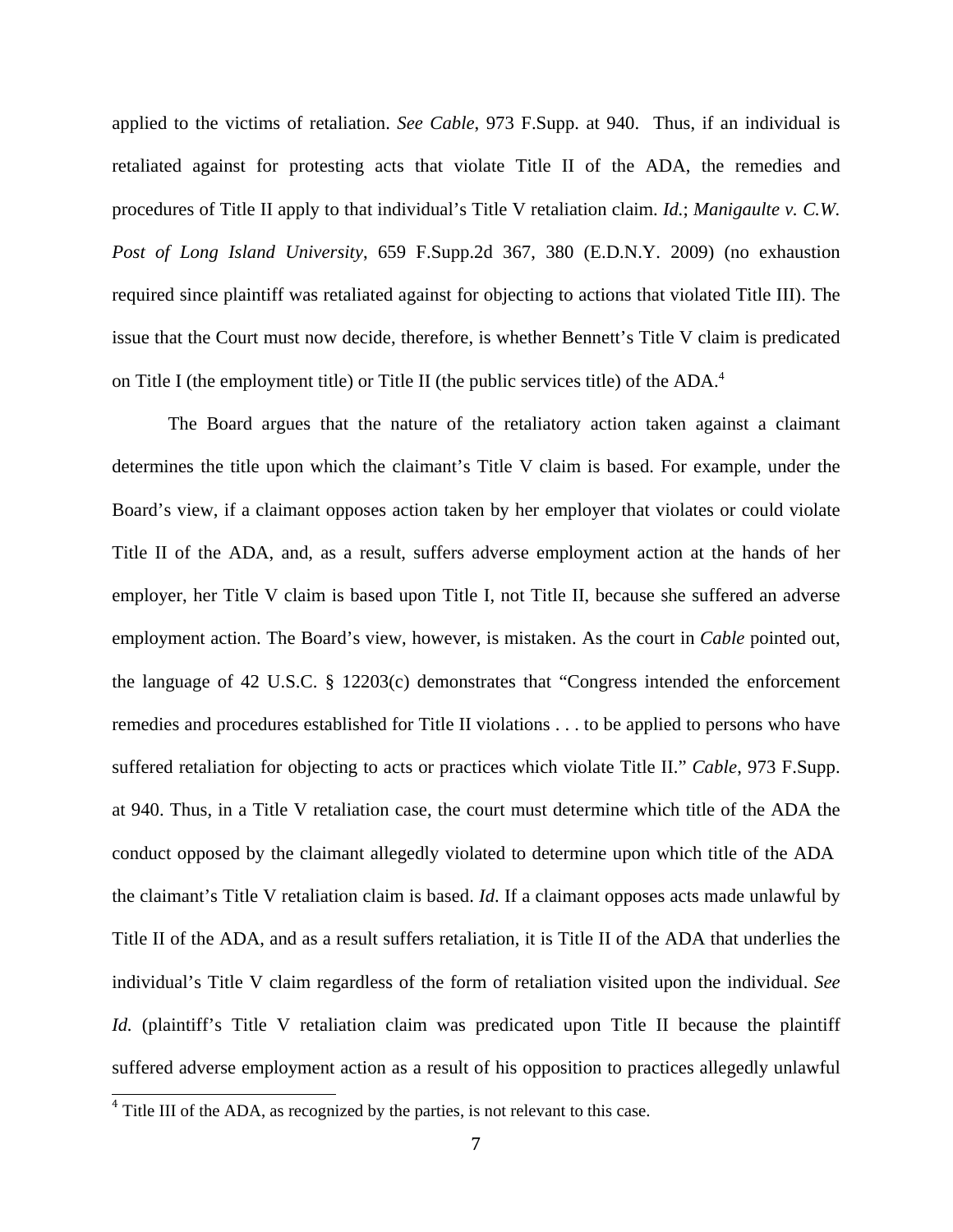under Title II); *Manigaulte*, 659 F.Supp.2d at 379-80 (plaintiff's Title V claim was predicated upon Title III because he objected to acts of the defendant that were allegedly unlawful under Title III).

The Board cites numerous cases in support of its argument that it is the retaliation itself that determines the title upon which a claimant's Title V claim is based. All of the cases cited by the Board, however, are readily distinguishable from the present case. Most notably, a large number of cases relied upon by the Board involve the claims of disabled persons who were allegedly discriminated against in their employment on account of their disability.<sup>5</sup> See, e.g., *Knapp v. City of Columbus*, 93 Fed. Appx. 718 (6th Cir. 2004) (Title I and Title II claims brought by employee firefighters due to alleged failure of employer to accommodate their mental disabilities); *McKibben v. Hamilton County, Ohio*, 215 F.3d 1327 (Table) (6th Cir. 2000) (Title I claim brought by employee correctional officer due to employer's alleged failure to accommodate his disability caused by extreme obesity); *Zimmerman v. Oregon Dept. of Justice*, 170 F.3d 1169 (9th Cir. 1990) (Title II claim brought by employee due to employer's failure to accommodate employee's disabling eye condition); *Richardson v. Dayton Public Schools*, No.3:10-cv-028, slip.op., 2010 WL 1882306 (S.D. Ohio April 23, 2010) (ADA claims brought by employee due to alleged direct discrimination); *Scherman v. New York State Banking Dep't.*,No. 09 Civ. 2476, slip. op., 2010 WL 997378 (S.D.N.Y. March 19, 2010) (Title II claim brought by employee due to alleged failure of employer to accommodate her disability caused by carpal tunnel syndrome); *Canfield v. Issacs*, 523 F.Supp.2d 885 (N.D. Ind. 2007) (Title II claim brought by employee due to employer's alleged failure to accommodate his various physical disabilities); *Brettler v. Purdue University*, 408 F.Supp.2d 640 (N.D. Ind. 2006) (Title I and Title

 $5$ This case, in contrast, involves a claimant who was allegedly retaliated against for opposing practices made unlawful by the ADA.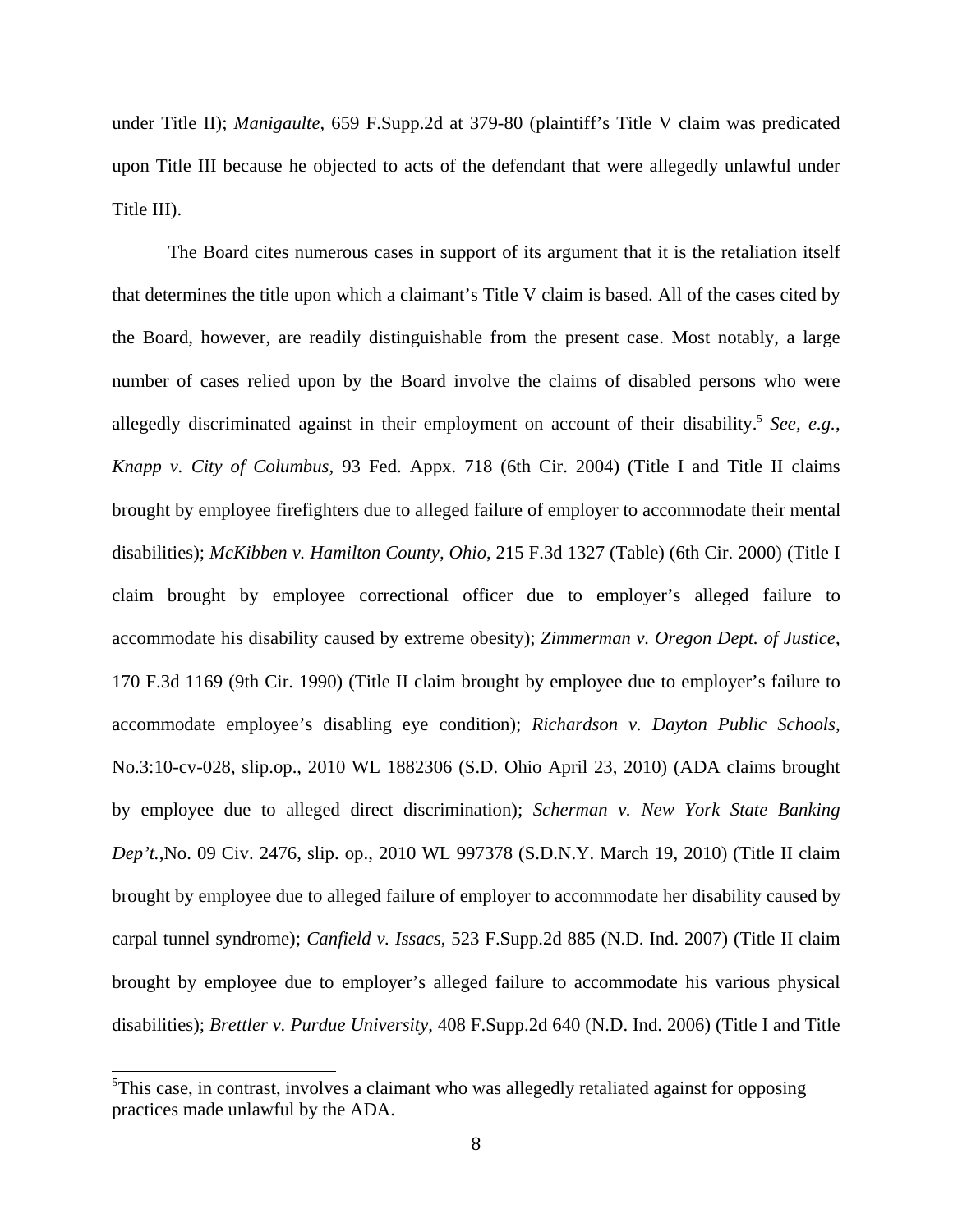II claims brought by graduate student due to university's alleged failure to accommodate student's narcoleptic condition); *Syken v. State of New York*, No. 02 Civ. 4673, 2006 WL 3771095 (S.D.N.Y. Dec. 21, 2006) (age and race discrimination claims under Title VII of Civil Rights Act of 1964 brought by employee against his employer for alleged failure to promote); *Dean v. Bay City*, 415 F.Supp.2d 755 (E.D. Mich. 2006) (Title II claim brought by employee due to employer's alleged failure to accommodate his alcohol-induced disability). In such instances Title I clearly applies, and any effort to bring a "pure employment" claim under Title II, as the Board suggests, strains the statutory language. *See Parker v. Metro. Life Ins.*, 121 F.3d 1006, 1014 (6th Cir. 1997); *Zimmerman*, 170 F.3d at 1174. The present case, however, does not present a "pure employment" claim, but a retaliation claim. The cases cited by the Board are, as a result, material only to the extent that they shed light on whether the alleged discrimination suffered by Johnson, and objected to by Bennett, violated Title I or Title II.

Title II of the ADA provides that "no qualified individual with a disability shall, by reason of such disability, be excluded from participation in or be denied the benefits of the services, programs, or activities of a public entity, or be subjected to discrimination by any such entity." 42 U.S.C. § 12132. Viewed in the light most favorable to Bennett, the facts alleged in her First Amended Complaint demonstrate that her retaliation claim invokes Title II, not Title I, of the ADA. The conduct of the Board opposed by Bennett was the Board's alleged refusal to provide reasonable accommodations for a disabled student, Carrie Johnson, in the form of audio text books or a Kurzweil Reader device, and the Board's subsequent dismissal of Johnson. (First Am. Compl. ¶¶ 5-14). Thus, because Bennett claims that she suffered retaliation due to her opposition to conduct that allegedly violated Title II of the ADA, she need not exhaust her administrative remedies prior to coming to this Court. *See Cable*, 973 F.Supp. at 940.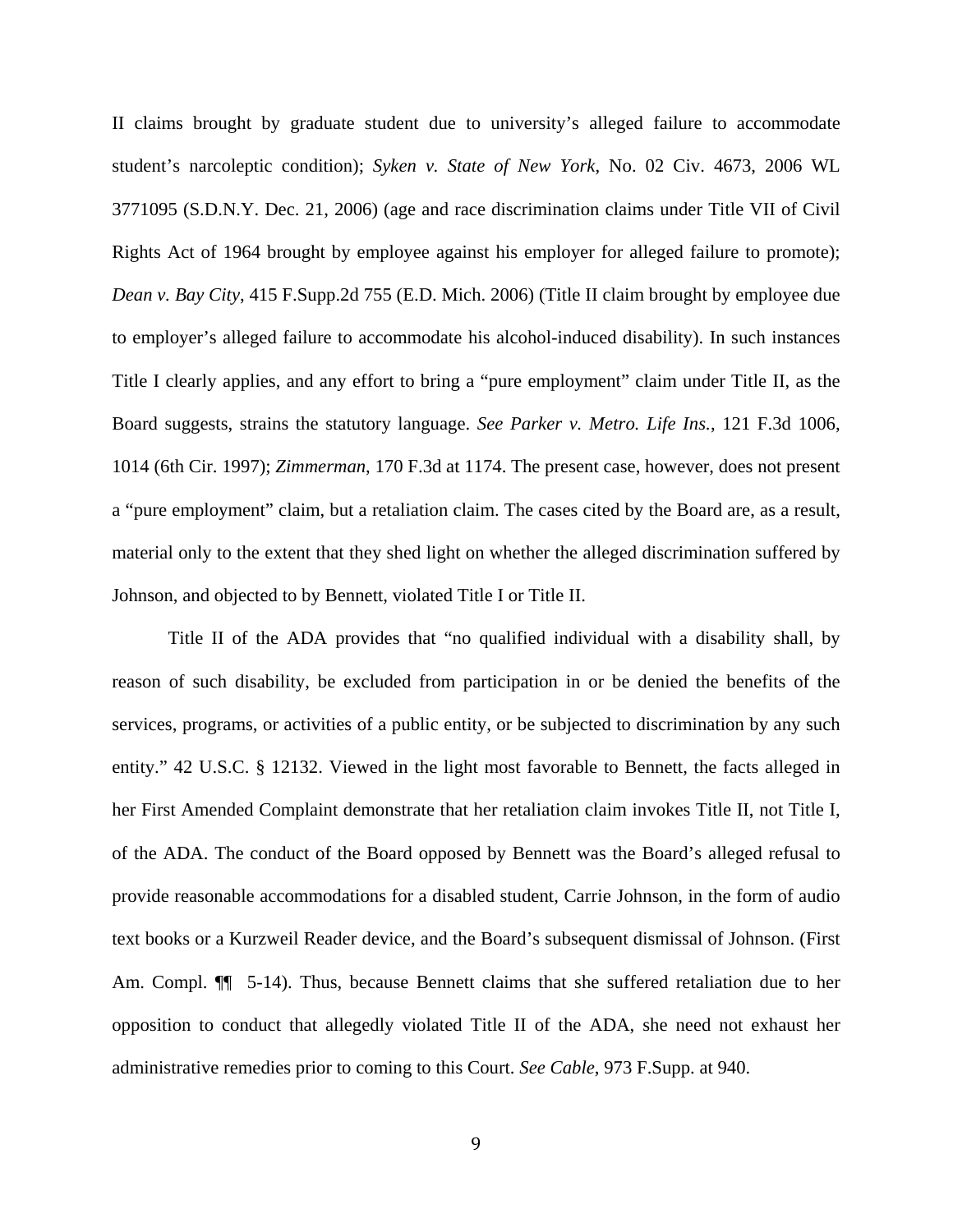#### **B. BREACH OF CONTRACT**

The Board asserts that "[u]pon the dismissal of Bennett's ADA retaliation claim, her Amended Complaint asserts only a breach of contract action. That cause of action is more properly determined by a State of Ohio Common Pleas Court of competent jurisdiction." The Board's assertion would be true if Bennett's ADA claim warranted dismissal. When a district court dismisses the only claim of a plaintiff over which it has original jurisdiction for failure to state a claim, there is a strong presumption that it should decline to exercise supplemental jurisdiction over the plaintiff's state law claims. *See Musson Theatrical, Inc.*, 89 F.3d 1244, 1255-56 (6th Cir. 1996). Bennett's ADA claim, however, has survived the Board's motion to dismiss. This Court may therefore exercise supplemental jurisdiction over Bennett's state law breach of contract claim because that claim and the ADA claim "derive from a common nucleus of operative fact". *See* 28 U.S.C. § 1367(a); *Harper v. AutoAlliance Intern., Inc.*, 392 F.3d 195, 209 (6th Cir. 2004). Bennett's contract claim, like her ADA claim, is premised on the actions of the Board taken against her when she objected to the Board's alleged failure to accommodate a disabled student. Accordingly, the exercise of supplemental jurisdiction is proper, and the Board's argument that Bennett's contract claim should be dismissed for lack of jurisdiction must fail.